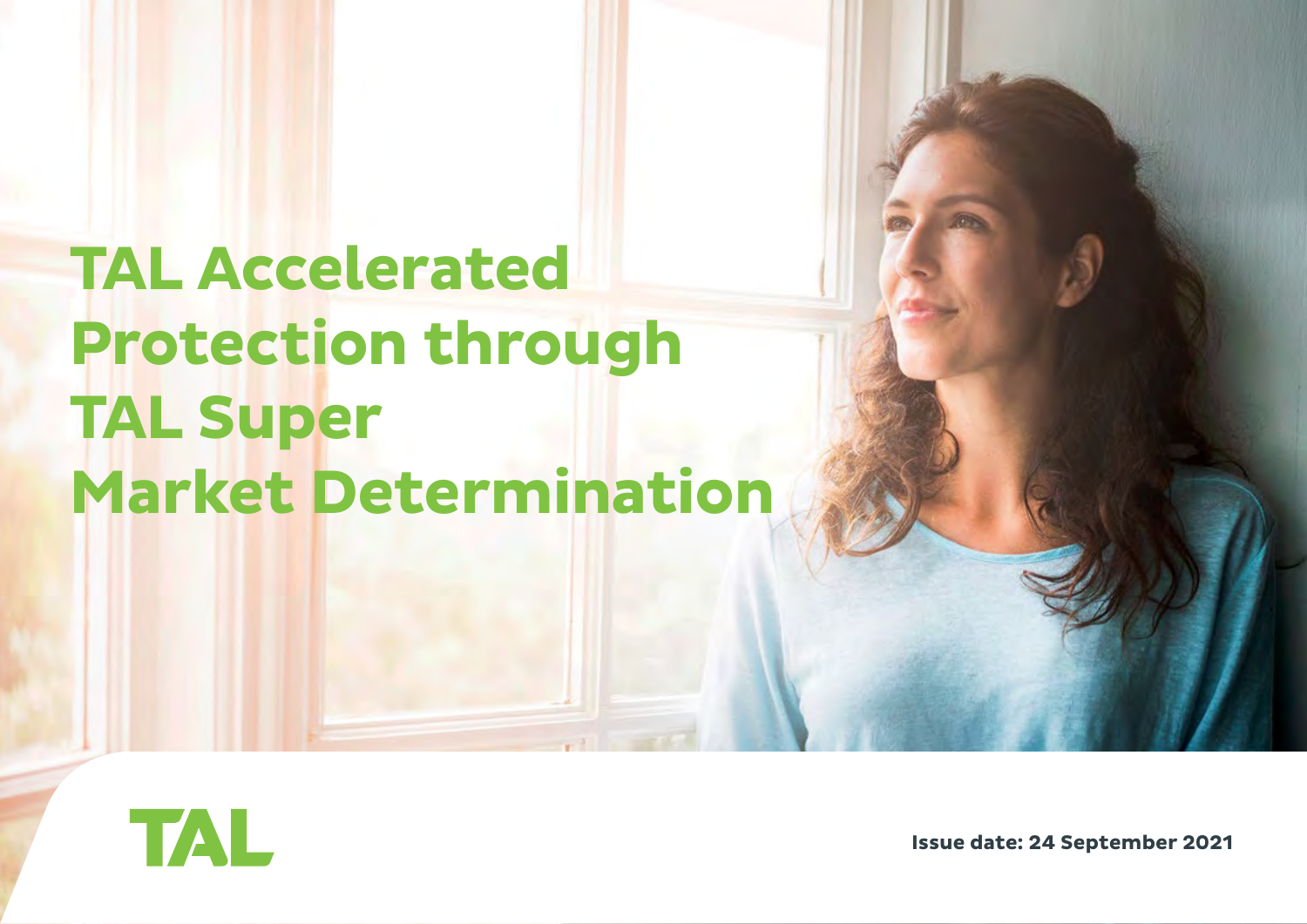| <b>Target Market Determination (TMD):</b> | TAL Accelerated Protection through TAL Super with Product Disclosure Statement (PDS) issue date 24 September 2021                                       |  |
|-------------------------------------------|---------------------------------------------------------------------------------------------------------------------------------------------------------|--|
| <b>Issuer of this TMD:</b>                | TAL Life Limited (TAL Life) / Mercer Superannuation (Australia) Limited (MSAL)                                                                          |  |
| <b>Issuer ABN:</b>                        | 70 050 109 450 / 79 004 717 533                                                                                                                         |  |
| AFSL:                                     | 237848 / 235906                                                                                                                                         |  |
| Date of TMD:                              | 24 September 2021                                                                                                                                       |  |
| <b>TMD version number:</b>                |                                                                                                                                                         |  |
| Next review date:                         | No later than 23 September 2024 (unless a review trigger occurs prior, in which case the review trigger will trigger an earlier review<br>of this TMD). |  |

TAL is the issuer of the life insurance product structured through TAL Super but is not responsible for TAL Super and does not issue, underwrite or guarantee the superannuation interest described in the TAL Accelerated Protection through TAL Super [PDS](https://www.tal.com.au/about-us/pds-archive). MSAL is the Trustee (the Trustee) of TAL Super and is not responsible for the life insurance product or the payments to be made under the life insurance product.

This Target Market Determination (**TMD**) sets out the target market for TAL Accelerated Protection through TAL Super, triggers to review the target market and certain other information. This TMD forms part of the product design and distribution arrangements for TAL Accelerated Protection through TAL Super (the **product**).

This document is **not** a Product Disclosure Statement, and is **not** a summary of the conditions, features or terms of the product. The terms and conditions of cover provided under TAL Accelerated Protection through TAL Super are set out in the TAL Accelerated Protection through TAL Super PDS and Policy Document, along with any policy schedule (if applicable) and persons interested in acquiring this product should carefully read those documents before deciding to purchase, or to continue to hold TAL Accelerated Protection through TAL Super.

This document does not take into account any person's individual objectives, financial situation or needs. If a person has any questions about TAL Accelerated Protection through TAL Super, please speak with a financial adviser or contact us.

Where Accelerated Protection is structured through TAL Super, a member's interest in TAL Super is governed by the Master Deed of the Mercer Super Trust. TAL Super provides members with access to life insurance through superannuation.

Contributions and rollovers made to TAL Super are only used for the purposes of paying insurance premiums. TAL Accelerated Protection through TAL Super is not a savings plan and therefore members do not have an account balance in TAL Super and therefore there is no investment component.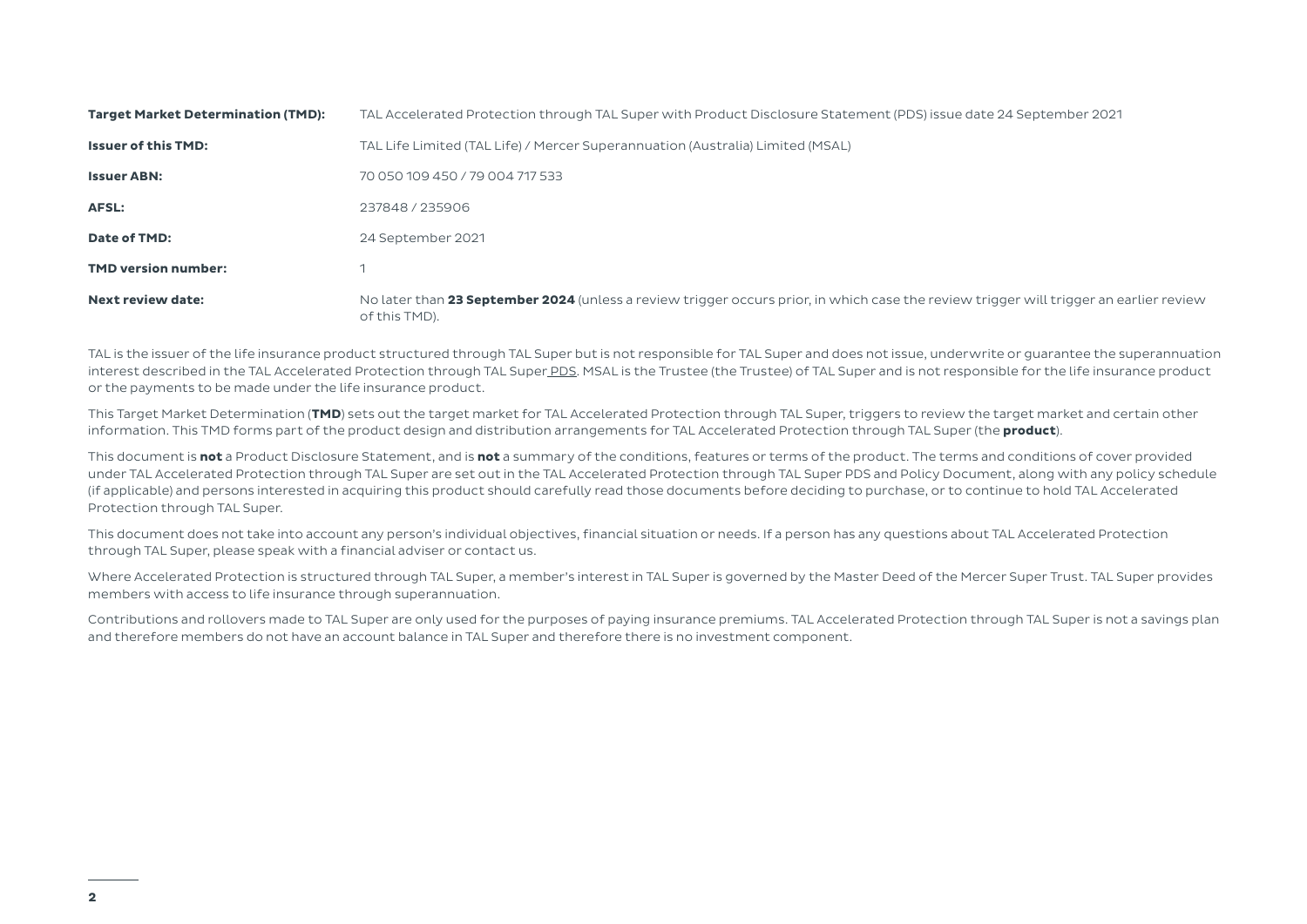|                                                                                                                                                                                                                                                                       | <b>Life Insurance</b>                                                                                                                                                                                                                                                                      | <b>Income Protection</b>                                                                                                                                                                                                                                       | <b>Total and Permanent Disablement</b>                                                                                                                                                                 |  |  |
|-----------------------------------------------------------------------------------------------------------------------------------------------------------------------------------------------------------------------------------------------------------------------|--------------------------------------------------------------------------------------------------------------------------------------------------------------------------------------------------------------------------------------------------------------------------------------------|----------------------------------------------------------------------------------------------------------------------------------------------------------------------------------------------------------------------------------------------------------------|--------------------------------------------------------------------------------------------------------------------------------------------------------------------------------------------------------|--|--|
| <b>Product description</b>                                                                                                                                                                                                                                            | Life Insurance provides a lump sum payment in the<br>event of death or terminal illness.                                                                                                                                                                                                   | Income Protection may replace a portion of income                                                                                                                                                                                                              | TPD provides a lump sum payment in the event of<br>sickness or injury that results in permanent inability<br>to work (as set out in the PDS in relation to the<br>definition of TPD).                  |  |  |
| For full details regarding the<br>product description and terms<br>and conditions of this product,<br>refer to the Product Disclosure<br>Statement (PDS).                                                                                                             |                                                                                                                                                                                                                                                                                            | in the event an insured person is unable to work due<br>to sickness or injury. Benefit payments start after<br>the waiting period and may continue for the period<br>the insured person remains unable to work, up to<br>the end of the chosen Benefit Period. |                                                                                                                                                                                                        |  |  |
| <b>Key attributes</b><br>For full details on key<br>attributes, refer to the<br>PDS or contact us or your<br>financial adviser for eligibility<br>criteria, terms and conditions.<br>Additional limitations may<br>apply depending on your<br>personal circumstances. | · The payment of premiums – if premiums are not paid when due, the policy may lapse in which case the policyowner would no longer be covered and cannot<br>make a claim if the event occurs after the policy lapses.<br>$\cdot$ Premium structure – premiums can change over time.         |                                                                                                                                                                                                                                                                |                                                                                                                                                                                                        |  |  |
|                                                                                                                                                                                                                                                                       | • Superannuation Erosion - this insurance cover is held inside superannuation where superannuation savings, via contributions or rollovers from other<br>superannuation funds, are used to pay premiums. This will reduce the superannuation balance available to consumers in retirement. |                                                                                                                                                                                                                                                                |                                                                                                                                                                                                        |  |  |
|                                                                                                                                                                                                                                                                       | · This is not an accumulation superannuation account, and will not provide a balance in a member's superannuation account for retirement.                                                                                                                                                  |                                                                                                                                                                                                                                                                |                                                                                                                                                                                                        |  |  |
|                                                                                                                                                                                                                                                                       | Eligibility criteria - certain persons may be ineligible for cover if they do not meet the eligibility criteria for this product. Eligibility criteria for the life to be<br>insured can include:                                                                                          |                                                                                                                                                                                                                                                                |                                                                                                                                                                                                        |  |  |
|                                                                                                                                                                                                                                                                       | - the age,                                                                                                                                                                                                                                                                                 |                                                                                                                                                                                                                                                                |                                                                                                                                                                                                        |  |  |
|                                                                                                                                                                                                                                                                       | - employment status,                                                                                                                                                                                                                                                                       |                                                                                                                                                                                                                                                                |                                                                                                                                                                                                        |  |  |
|                                                                                                                                                                                                                                                                       | - residency status (Australian residents) and                                                                                                                                                                                                                                              |                                                                                                                                                                                                                                                                |                                                                                                                                                                                                        |  |  |
|                                                                                                                                                                                                                                                                       | - product specific exclusions (set out in the PDS).                                                                                                                                                                                                                                        |                                                                                                                                                                                                                                                                |                                                                                                                                                                                                        |  |  |
|                                                                                                                                                                                                                                                                       | • There may be exclusions and customisable benefits.                                                                                                                                                                                                                                       |                                                                                                                                                                                                                                                                |                                                                                                                                                                                                        |  |  |
|                                                                                                                                                                                                                                                                       | Our underwriting process could also impact the price of the product, the sum insured and the terms and conditions of the insurance policy.                                                                                                                                                 |                                                                                                                                                                                                                                                                |                                                                                                                                                                                                        |  |  |
| <b>Key attributes</b>                                                                                                                                                                                                                                                 | Key attributes include                                                                                                                                                                                                                                                                     | Key attributes include                                                                                                                                                                                                                                         | Key attributes include                                                                                                                                                                                 |  |  |
| This product is insurance. It<br>is not a savings product. No<br>refunds are provided when<br>the plan ends, and it does not<br>accumulate a cash value. Like<br>other insurances, the premium<br>you pay provides protection if<br>the insured event happens.        | . The benefit is payable in the event of death or<br>terminal illness.                                                                                                                                                                                                                     | . In the event of a claim, payments start after<br>completion of the Waiting Period.                                                                                                                                                                           | $\cdot$ The benefit is payable when the applicable Total<br>and Permanent Disablement definition is met.                                                                                               |  |  |
|                                                                                                                                                                                                                                                                       |                                                                                                                                                                                                                                                                                            | • Benefits are payable for the duration of the<br>specified Benefit Period while the insured<br>person remains unable to work solely due to<br>sickness or injury.                                                                                             | $\cdot$ Cover ends after the benefit is paid.                                                                                                                                                          |  |  |
|                                                                                                                                                                                                                                                                       |                                                                                                                                                                                                                                                                                            | $\cdot$ Multiple claims can be made during the life of<br>the policy, subject to the limits of cover.                                                                                                                                                          |                                                                                                                                                                                                        |  |  |
| Likely obiectives, financial<br>situation and needs of                                                                                                                                                                                                                | This product is suitable for consumers who have a<br>need, or may in the future have a need, to pay for<br>consumers in the target market outstanding financial commitments, or provide for<br>dependants in the event of death or terminal illness.                                       | This product is suitable for consumers who have a<br>need, or may in the future have a need, to replace a<br>portion of their income in the event of being unable<br>to work solely due to sickness or injury.                                                 | This product is suitable for consumers who have a<br>need, or may in the future have a need to:                                                                                                        |  |  |
| This product is insurance. It<br>is not a savings product. No<br>refunds are provided when<br>the plan ends, and it does not<br>accumulate a cash value. Like<br>other insurances, the premium<br>you pay provides protection if<br>the insured event happens.        |                                                                                                                                                                                                                                                                                            |                                                                                                                                                                                                                                                                | $\cdot$ protect against the permanent loss of future<br>income in the event of being permanently<br>unable to work due to sickness or injury, and/or;                                                  |  |  |
|                                                                                                                                                                                                                                                                       |                                                                                                                                                                                                                                                                                            |                                                                                                                                                                                                                                                                | . ensure outstanding financial commitments,<br>the needs of dependants and ongoing living<br>expenses can be covered in the event of being<br>permanently unable to work due to sickness or<br>injury. |  |  |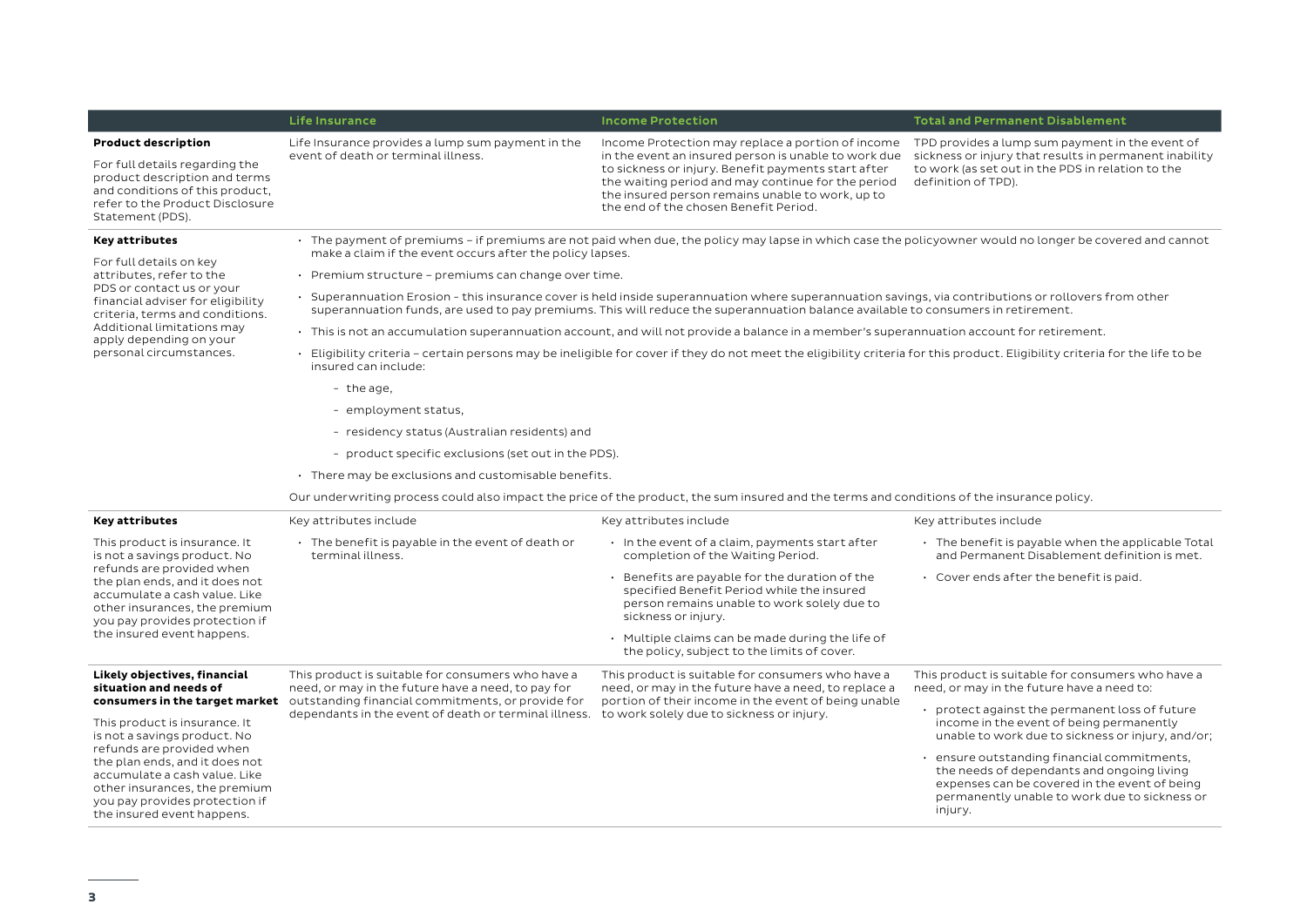|                                                                                                                                                                                                                                                                                                           | <b>Life Insurance</b>                                                                                                                                                                                                                                                                                                                                                                                                                                                                                                                                                            | <b>Income Protection</b>                                                                                                                                                                                                                                                                      | <b>Total and Permanent Disablement</b>                                                                                                                                                                                                                                                                                                                                                                                                                                                                                              |  |  |
|-----------------------------------------------------------------------------------------------------------------------------------------------------------------------------------------------------------------------------------------------------------------------------------------------------------|----------------------------------------------------------------------------------------------------------------------------------------------------------------------------------------------------------------------------------------------------------------------------------------------------------------------------------------------------------------------------------------------------------------------------------------------------------------------------------------------------------------------------------------------------------------------------------|-----------------------------------------------------------------------------------------------------------------------------------------------------------------------------------------------------------------------------------------------------------------------------------------------|-------------------------------------------------------------------------------------------------------------------------------------------------------------------------------------------------------------------------------------------------------------------------------------------------------------------------------------------------------------------------------------------------------------------------------------------------------------------------------------------------------------------------------------|--|--|
| <b>Financial situation of</b><br>consumers in the target<br>market which describes their<br>financial capacity to meet the<br>cost to consumers of retaining<br><b>TAL Accelerated Protection</b><br>through TAL Super including<br>any intention to hold the<br>product cover over an extended<br>period | TAL Accelerated Protection through TAL Super is suitable for members who wish to fund their insurance through superannuation and do not intend to use TAL<br>Super to accumulate wealth for retirement or hold investment options as part of their superannuation product. Contributions and rollovers made to TAL Super<br>are only used for the purposes of paying insurance premiums. TAL Accelerated Protection through TAL Super is not a savings plan and therefore members do not<br>have an account balance in TAL Super and therefore there is no investment component. |                                                                                                                                                                                                                                                                                               |                                                                                                                                                                                                                                                                                                                                                                                                                                                                                                                                     |  |  |
|                                                                                                                                                                                                                                                                                                           | This product is suitable for consumers who have the financial capacity to pay premiums at their selected frequency (premiums can and do change) in accordance<br>with the chosen premium structure to retain the product for the period of time it is intended to be held. Income Protection requires that you are in paid<br>employment at the time of application.                                                                                                                                                                                                             |                                                                                                                                                                                                                                                                                               |                                                                                                                                                                                                                                                                                                                                                                                                                                                                                                                                     |  |  |
|                                                                                                                                                                                                                                                                                                           | Consumers in the target market may pay the cost of premiums directly or they may choose to fund the cost of coverage partly or wholly through the<br>consumer's superannuation savings. Where superannuation savings are used to pay premiums this will reduce the superannuation balance available to<br>consumers in retirement.                                                                                                                                                                                                                                               |                                                                                                                                                                                                                                                                                               |                                                                                                                                                                                                                                                                                                                                                                                                                                                                                                                                     |  |  |
| Demographic and eligibility<br>requirements<br>For all products, acceptance<br>is not guaranteed, and certain<br>exclusions and limitations<br>may apply following our<br>underwriting process.                                                                                                           | This product would be suitable for consumers<br>within the relevant age requirements of 16 to 75<br>age next birthday and have the financial capacity to<br>fund the costs of their cover.                                                                                                                                                                                                                                                                                                                                                                                       | This product would be suitable for consumers<br>within the relevant age requirements of 19 to 60<br>age next birthday (depending on occupation) and<br>have the financial capacity to fund the costs of their<br>cover.<br>In addition, for Income Protection this product                    | This product would be suitable for consumers<br>within the relevant age requirements of 16 to 62<br>age next birthday and have the financial capacity to<br>fund the costs of their cover.<br>Redundancy and unemployment are not covered by<br>this product.                                                                                                                                                                                                                                                                       |  |  |
|                                                                                                                                                                                                                                                                                                           |                                                                                                                                                                                                                                                                                                                                                                                                                                                                                                                                                                                  | requires that you are in paid employment at time of<br>application.<br>Redundancy and unemployment are not covered by<br>this product.                                                                                                                                                        |                                                                                                                                                                                                                                                                                                                                                                                                                                                                                                                                     |  |  |
| An explanation of the<br>appropriateness of the product<br>for the target market                                                                                                                                                                                                                          | Broadly, the target market comprises those who<br>have or expect to have outstanding financial<br>commitments that will not be satisfied in the<br>event of their own or another person's (i.e. the life<br>insured's) death or terminal illness and who have a<br>capacity to pay potentially variable premiums on<br>an ongoing basis. As the product pays a lump sum<br>on death or terminal illness it is therefore likely to<br>meet the needs, or go towards meeting the needs,<br>of those in the target market.                                                          | Broadly, the target market comprises those who<br>have or expect to have a need to replace their<br>income should they be unable to earn an income<br>due to an event which causes them to be unable to<br>earn their pre-disability income, whether due to<br>sickness, illness or accident. | Broadly, the target market comprises those who<br>have or expect to have outstanding financial<br>commitments that will not be satisfied in the<br>event of their own or another person's (i.e. the life<br>insured's) total and permanent disablement and<br>who have a capacity to pay potentially variable<br>premiums on an ongoing basis. As the product pays<br>a lump sum on total and permanent disablement it<br>is therefore likely to meet the needs, or go towards<br>meeting the needs, of those in the target market. |  |  |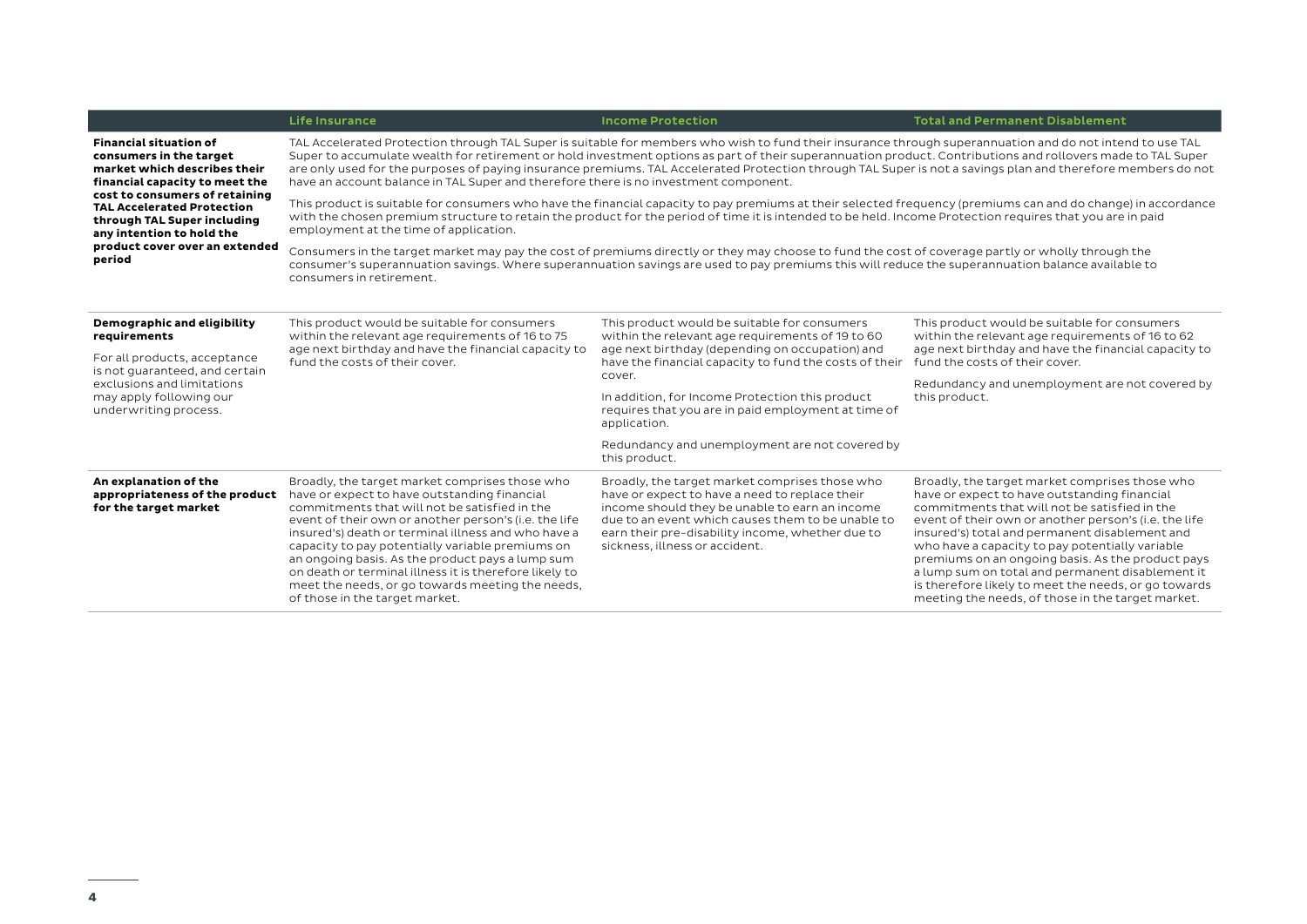|                                                                                                                                                                                                                                          | TAL Accelerated Protection through TAL Super distribution requirements                                                                                                                                                                                                                                                                                                                                                                        |
|------------------------------------------------------------------------------------------------------------------------------------------------------------------------------------------------------------------------------------------|-----------------------------------------------------------------------------------------------------------------------------------------------------------------------------------------------------------------------------------------------------------------------------------------------------------------------------------------------------------------------------------------------------------------------------------------------|
| Specify any conditions and<br>restrictions on retail product<br>distribution conducted<br>in relation to the product<br>(distribution conditions), other<br>than a condition or restriction<br>imposed by or under another<br>provision. | Distribution of product with personal advice                                                                                                                                                                                                                                                                                                                                                                                                  |
|                                                                                                                                                                                                                                          | · Financial advisers are required to consider a customer's personal circumstances, needs and objectives when making a recommendation to purchase or to<br>continue to hold TAL Accelerated Protection through TAL Super.                                                                                                                                                                                                                      |
|                                                                                                                                                                                                                                          | Distribution of product without personal advice                                                                                                                                                                                                                                                                                                                                                                                               |
|                                                                                                                                                                                                                                          | · TAL Accelerated Protection through TAL Super may be distributed without personal financial product advice (TAL Accelerated Protection through TAL Super<br>may be purchased online or over the phone in this manner). For distribution without personal advice, distributors should have in place, where appropriate,<br>processes as applicable, relating to call scripts (e.g. call centres), training, monitoring and quality assurance. |
|                                                                                                                                                                                                                                          | · Certain features of TAL Accelerated Protection through TAL Super are not available for certain straight through online purchases.                                                                                                                                                                                                                                                                                                           |
| Why these distribution<br>conditions and restrictions<br>will make it more likely that<br>the consumers who take up<br>the product are in the target<br>market.                                                                          | Distribution under a personal advice model                                                                                                                                                                                                                                                                                                                                                                                                    |
|                                                                                                                                                                                                                                          | • Consumers that obtain personal advice are more likely to be in the target market for this product because advisers have a duty to act in their best interest<br>and consider their personal circumstances when providing personal advice.                                                                                                                                                                                                   |
|                                                                                                                                                                                                                                          | Distribution not under personal advice                                                                                                                                                                                                                                                                                                                                                                                                        |
|                                                                                                                                                                                                                                          | • Consumers are more likely to be in the target market if distributors distribute the product in alignment with the issuer's distribution conditions relating<br>to the relevant distribution channel, including where applicable and appropriate having processes in place in relation to scripting, training, monitoring and<br>quality assurance.                                                                                          |
|                                                                                                                                                                                                                                          | · Entry criteria for TAL Accelerated Protection through TAL Super will broadly control how consumers in the target market may access the product.                                                                                                                                                                                                                                                                                             |
|                                                                                                                                                                                                                                          | TAL Accelerated Protection through TAL Super review triggers                                                                                                                                                                                                                                                                                                                                                                                  |
| Specify events and                                                                                                                                                                                                                       | Review trigger 1: The commencement of a significant change in law that materially affects the product design, distribution of the product or class of products                                                                                                                                                                                                                                                                                |
| circumstances (review triggers)                                                                                                                                                                                                          | that includes this product.                                                                                                                                                                                                                                                                                                                                                                                                                   |
| that would reasonably suggest<br>that the determination is no<br>longer appropriate.                                                                                                                                                     | Review trigger 2: Product performance is materially inconsistent with the product issuer's expectations of the appropriateness of the product to consumers<br>having regard to:                                                                                                                                                                                                                                                               |
|                                                                                                                                                                                                                                          | a. product claim ratios                                                                                                                                                                                                                                                                                                                                                                                                                       |
|                                                                                                                                                                                                                                          | b. the number of paid, denied and withdrawn claims                                                                                                                                                                                                                                                                                                                                                                                            |
|                                                                                                                                                                                                                                          | c. the number of policies sold                                                                                                                                                                                                                                                                                                                                                                                                                |
|                                                                                                                                                                                                                                          | d. policy lapse or cancellation rates                                                                                                                                                                                                                                                                                                                                                                                                         |
|                                                                                                                                                                                                                                          | e. percentage of applications not accepted                                                                                                                                                                                                                                                                                                                                                                                                    |
|                                                                                                                                                                                                                                          | f. eligibility requirements at inception of policy.                                                                                                                                                                                                                                                                                                                                                                                           |
|                                                                                                                                                                                                                                          | Review trigger 3: Significant or unexpectedly high number of complaints regarding product design, claims and distribution conditions that would reasonably<br>suggest that this TMD is no longer appropriate.                                                                                                                                                                                                                                 |
|                                                                                                                                                                                                                                          | Review trigger 4: The product issuer determines that a significant dealing in the product outside the target market (except for an excluded dealing) has<br>occurred.                                                                                                                                                                                                                                                                         |
|                                                                                                                                                                                                                                          | Review trigger 5: The use of Product Intervention Powers in relation to the distribution or design of this product where the product issuer considers this to be a<br>reasonable indication that this TMD is no longer appropriate.                                                                                                                                                                                                           |
| Specify the maximum period<br>from the start of the day the<br>determination is made to the<br>start of the day the first review<br>of the determination under                                                                           | Subject to intervening review triggers, no more than 3 years.                                                                                                                                                                                                                                                                                                                                                                                 |

section 994C is to finish.